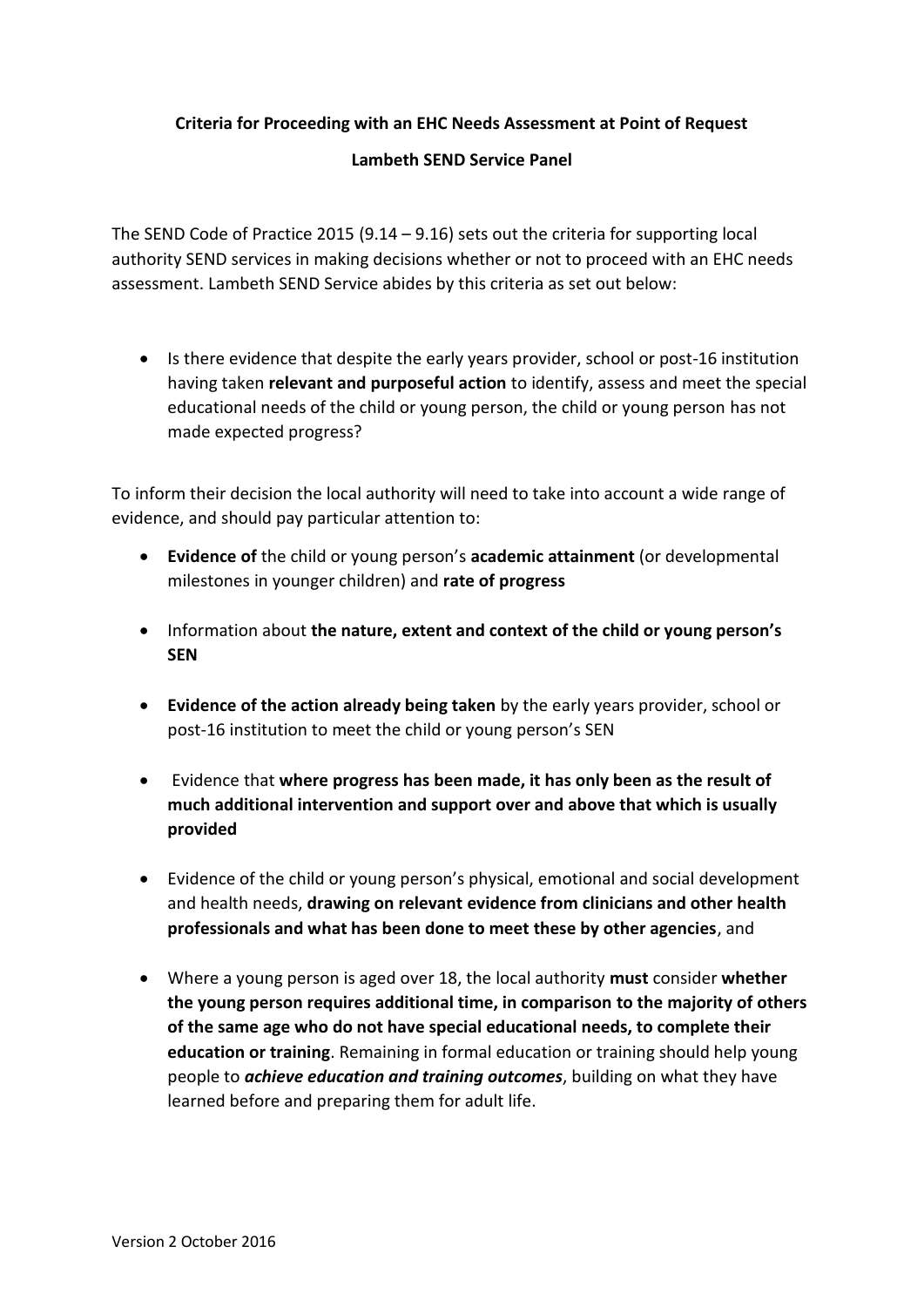## **Additional Criteria (9.15)**

- A young person who was well supported through the Local Offer while at school may move to a further education (FE) college where the same range or level of support is not available. An EHC plan may then be needed to ensure that support is provided and co-ordinated effectively in the new environment
- It may also be the case that young people acquire SEN through illness or accident, or have an existing condition that requires increasing support as they get older

# **Lambeth SEND Service's Commitment to making decisions based on a child or young person's individual needs and on their merits (9.16)**

Lambeth SEND Service have develop these criteria as guidelines to help make decisions on when it is necessary to carry out an EHC needs assessment (and following assessment, to decide whether it is necessary to issue an EHC plan).

Lambeth SEND Service are **fully prepared to depart from these criteria where there is a compelling reason to do so** in any particular case and we will demonstrate our willingness to do so where individual circumstances warrant such a departure.

Lambeth SEND Service **will not** apply a 'blanket' policy to particular groups of children or certain types of need, as this would prevent the consideration of a child's or young person's needs individually and on their merits.

## **Making timely decisions (9.17)**

Lambeth SEND Service **will** make decision on whether or not to proceed with an EHC needs assessment, and **will** inform the child's parent or the young person of their decision within a maximum of six weeks from receiving a request for an EHC needs assessment (or having otherwise become responsible).

Lambeth SEND Service **will** give its reasons for this decision where it decides not to proceed. The local authority **will** also notify the other parties listed in section 9.13 of the SEND Code of Practice of its decision:

• The health service (the relevant Clinical Commissioning Group (CCG) or NHS England where it has responsibility for a child or young person)

- Local authority officers responsible for social care for children or young people with SEN
- Where a child attends an early years setting, the manager of that setting
- Where a child or young person is registered at a school, the head teacher (or equivalent)
- Where the young person attends a post-16 institution, the principal (or equivalent)